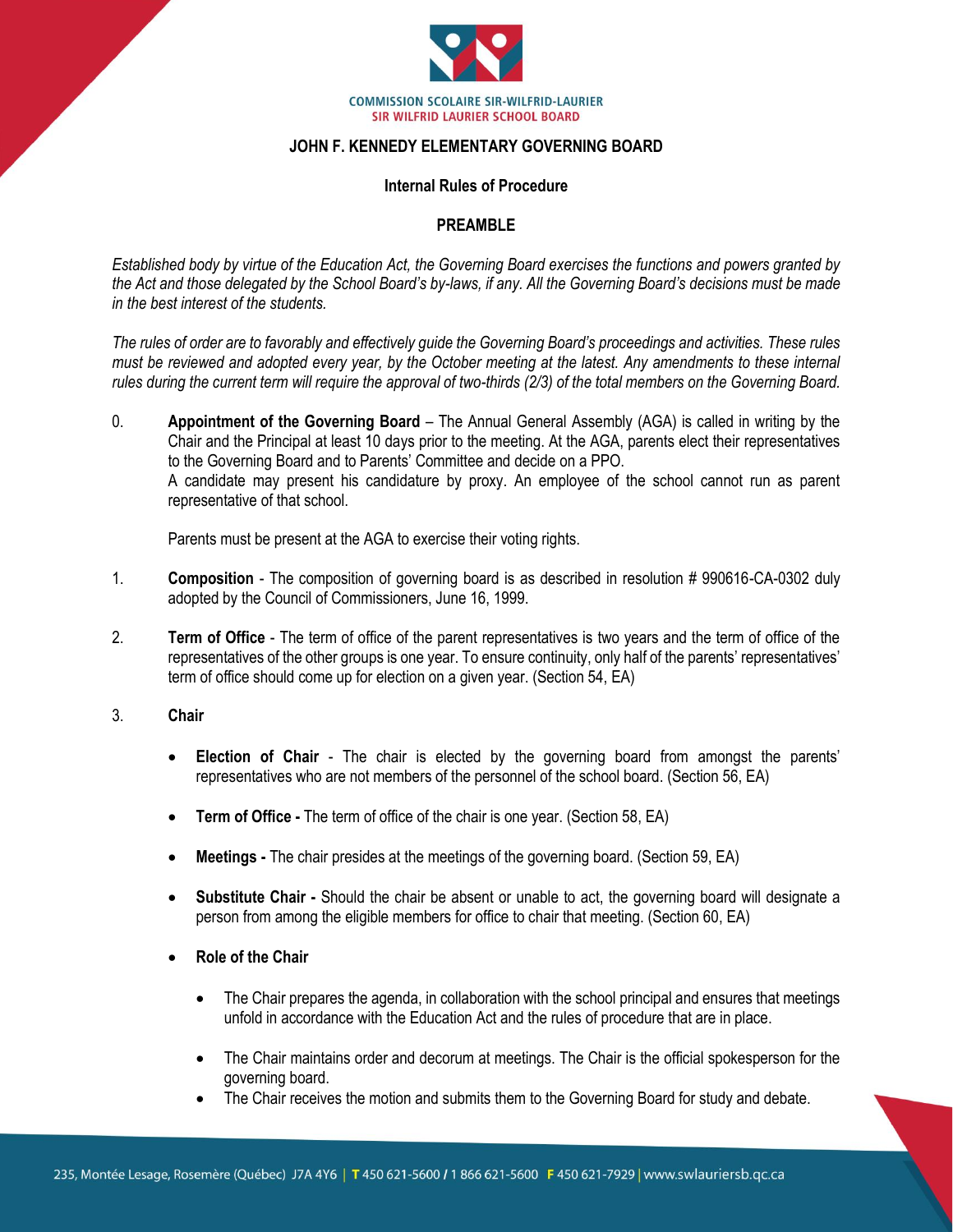4. **Quorum -** A quorum is the majority of the members in office, including at least half of the parents' representatives. (Section 61, EA)

5. **Vote -** Decisions of the governing board are made by a majority vote of the members present and entitled to vote. There can be no vote by proxy. If the vote is equally divided, the chair has a casting vote. Every decision must be made in the best interest of the students. (Section 63 & 64, EA)

#### 6. **Regular meetings of the Governing Board**

Meetings are held on the school premises (Section 64, EA). Regular meetings are held once a month from 7:00 p.m. to 9:00 p.m. and may be extended by resolution. The annual calendar of meetings is adopted at the first meeting of the school year and is communicated to all parents.

The notice of meeting, proposed agenda and all related documents shall be transmitted to the members at least three (3) school days before the meeting is held. These documents constitute the notice of meeting.

Within the same delay, parents and staff are advised of the dates of regular meetings of the Governing Board.

A meeting may be adjourned to a specific date and time if it appears that important business will not be concluded within the time limit of a regular meeting.

## 7. **Special meetings of the Governing Board**

A special meeting may be called by the Chair or three (3) members of the Governing Board to consider a matter that cannot wait until the next regularly scheduled meeting. A notice, including the topics to be discussed shall go out to GB members and parents 2 days prior to the special meeting. Only the topics listed in the notice may be dealt with, unless all members are present and agree to modify the agenda. If the GB is unable to hold a special meeting within the time required to consider an **urgent topic**, all members will be contacted by email to vote on the urgent matter. The result of this vote should be reported by the Chair at the next regular meeting of the GB to be reflected in the minutes.

#### 8. **Vote by e-mail**

Periodically throughout the year, GB members will be asked to vote via email to approve, abstain or not approve various items that may need approval prior to the next scheduled meeting. A member may request a special meeting if he/she feels that more clarification is needed in regards to the topic.

9. **Public meetings -** The meetings of the governing board are public but may move into closed session (*in camera*) if the matter to be discussed may cause injury to a person. This is done by resolution (Section 68, EA). However, no decision can be voted upon while in closed session.

#### 10. **Agenda**

The Principal and the Chair draft the agenda together. Any member of the Governing Board may ask that an item be added to the agenda by requesting it to the Chair at least 7 days prior to the meting. The topics must be of the Governing Board's jurisdiction. The final decision as to whether a topic will be put on the agenda resides with the Chair.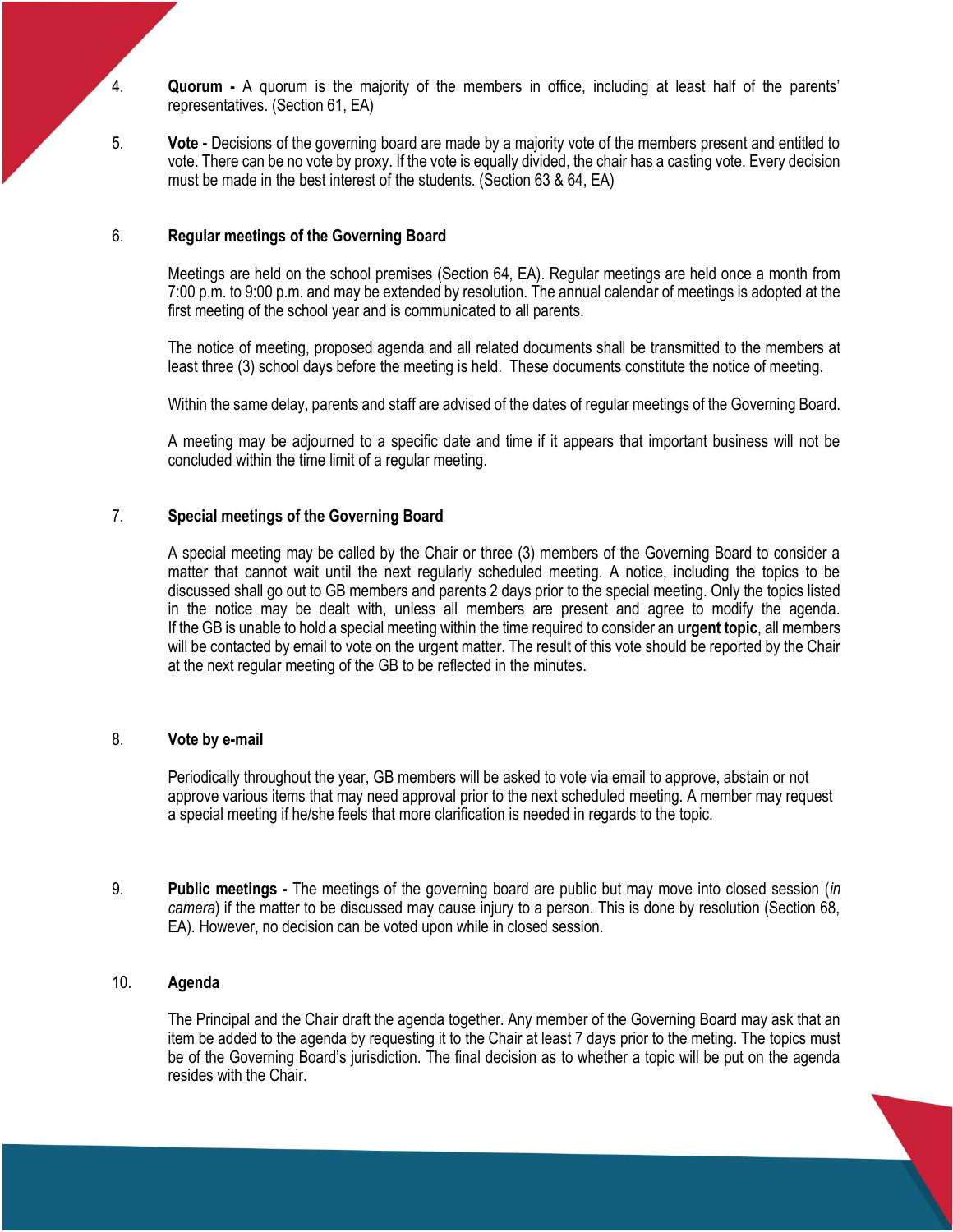#### 11. **Minutes**

The Recording Secretary will prepare the minutes and distribute them to all the members. The minutes of each meeting shall be approved at the beginning of the following regular meeting and modifications shall be made if the facts recorded are inaccurate. Typographical errors and minor corrections shall be called in by members prior to the following regular meeting for expediency. Once approved by the Committee, the minutes shall be signed by the person presiding over the meeting and countersigned by the Principal, who shall then enter it in the register known as the "Minutes of Proceedings".

The minutes report on the decisions taken. However, a resolution may start by a brief explanation or preamble.

## 12. **Call to order**

The Chair shall call the meeting to order, after verification of Quorum. If quorum is not reached 15 minutes after the time indicated on the notice, the Chair, or in his absence, the alternate, adjourns the meeting.

Any member missing three meetings in a row may respectfully be asked to resign.

After having read the proposed agenda, any member or the Chair may request:

- the addition of one or more items:
- the modification of the wording of an item;
- the modification of the order of business.

Once the agenda has been accepted, no other matter may be dealt with by the Chair.

## 13. **General rules governing debate**

Only the members and the Principal are allowed to participate in debates. However, a resource person may be authorized by the Chair to provide information or answers to questions. The right to speak is given in the same order as individuals have requested it. Before an individual is given the floor for a second time on the same topic, other members who did not address the topic must be given a chance to speak. Discussions are limited to items on the agenda.

## 14. **Motions and voting**

If the topic is on the agenda, a member may present a motion to the assembly on it. Such motion must be seconded. When a motion is presented, the Mover or, at the invitation of the Chair, any other person shall present and explain the motion. Any member may ask one or several questions in order to obtain more information deemed essential to take a position on the motion. The Chair shall go once around the table to give each member who wishes to speak an opportunity to do so.

The Mover is always the last one to speak on a motion in order to explain his/her arguments. The Mover shall not take the floor during the discussions, but he/she may exercise his/her right to reply at the end of the debate.

When everyone wishing to express an opinion on a matter has had the opportunity to do so, the Chair may put the motion to a vote.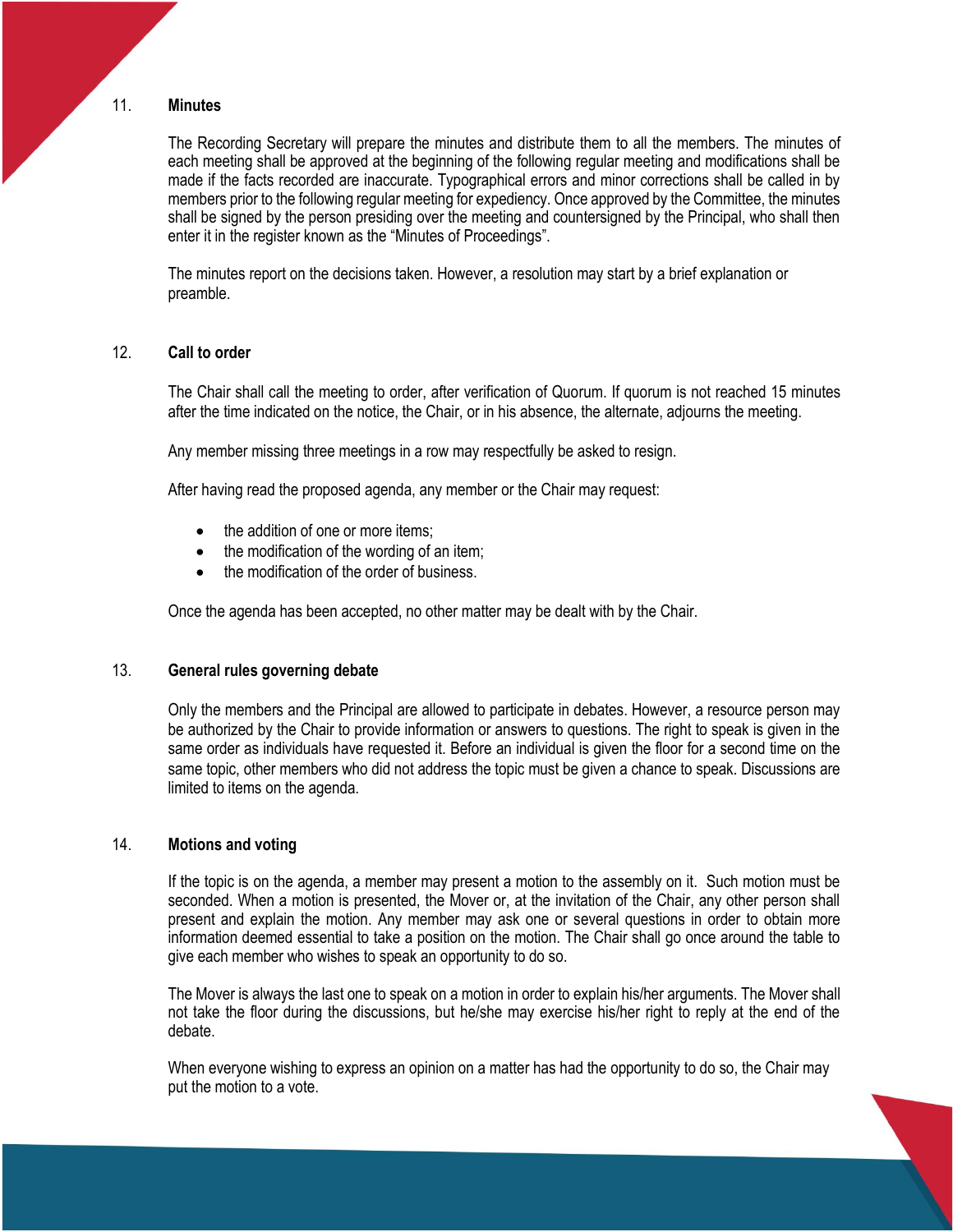## 15. **Public Question Period**

A public question period is included on the agenda at the beginning and at the end of the meeting. The period will not exceed 10 minutes and is for questions to be addressed to the Chair of the governing board only. Persons interested in making a presentation must make a request to the Principal at least 7 days prior to the meeting.

## 16. **Rules of Decorum –** Members of the GB and of the public must:

- be recognized by the chair for the right to speak;
- address the chair when speaking;
- show respect for the points of view of others;
- respect the right to speak of others;
- refrain from speaking out of turn;
- refrain from using profanity;
- maintain a respectful tone at all times; and
- advise the Chair or the Secretary as soon as possible if anticipate being absent at a meeting.